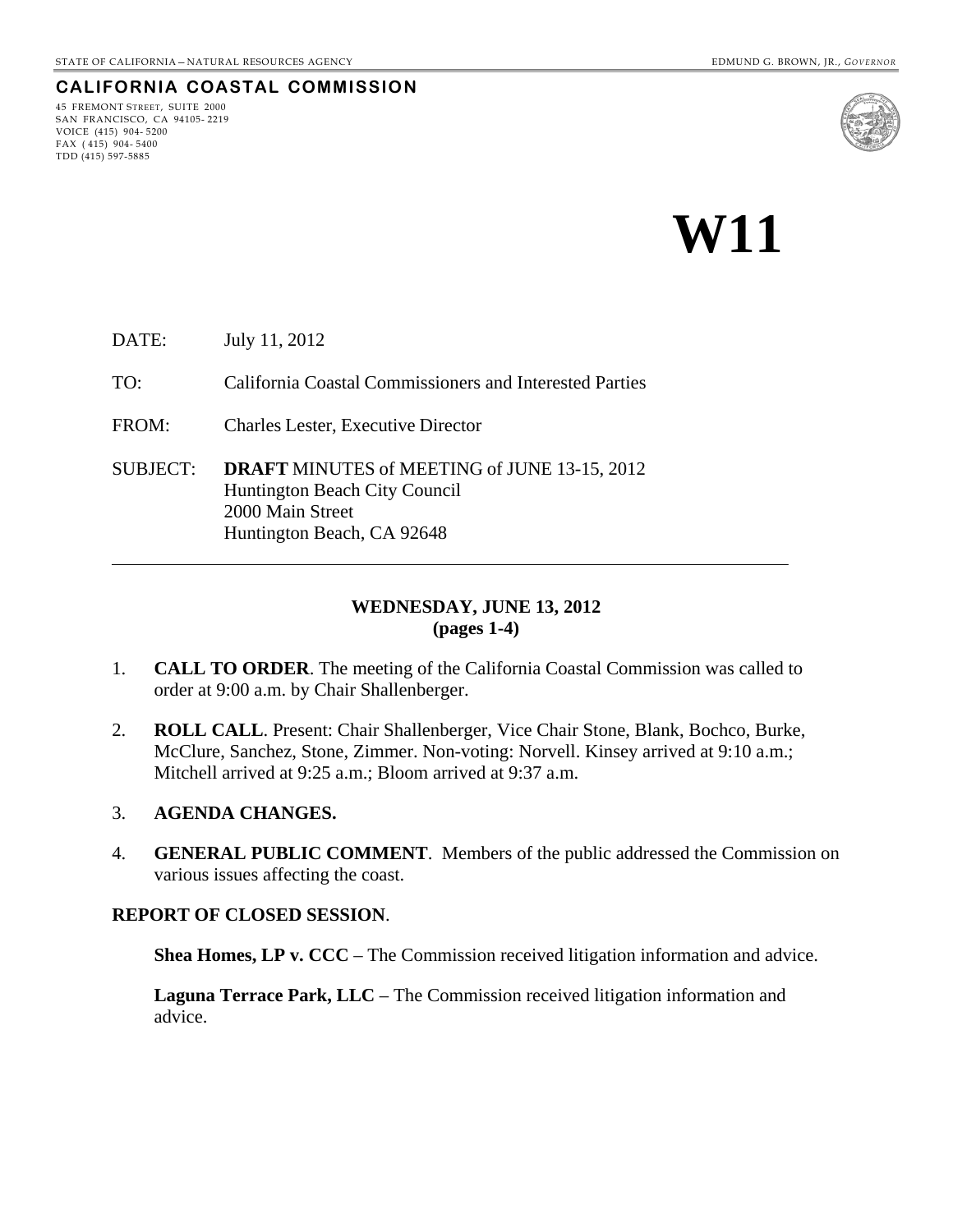# **SOUTH COAST DISTRICT (ORANGE COUNTY)**

#### 5. **ADMINISTRATIVE CALENDAR**.

- a. **Application No. 5-11-37 (Clark,** Huntington Beach) Staff recommended that the Commission concur with the Executive Director's determination. There being no objection, Chair Shallenberger ruled that the Commission concurred.
- 6. **CONSENT CALENDAR**. Staff recommended approval with conditions of the consent calendar.

**Motion & vote:** Sanchez moved to approve the consent calendar pursuant to the staff recommendation and recommended a yes vote, seconded by Brennan. Chair Shallenberger ruled that the vote was unanimous in favor of the motion. **Approved with conditions.**

- a. **Application No. 5-12-24 (Cunningham,** Newport Beach)
- b. **Application No. 5-12-14 (Small**, Sunset Beach)
- c. **Application No. 5-12-132 (City of San Clemente Engineering Division**)

#### **SOUTH COAST DISTRICT (ORANGE COUNTY)**

- 7. **DEPUTY DIRECTOR'S REPORT FOR ORANGE COUNTY**. Report by Deputy Director on permit waivers, emergency permits, immaterial amendments & extensions, LCP matters not requiring public hearings, and on comments from the public. There being no objection, Chair Shallenberger ruled that the Commission concurred.
- 8. **CONSENT CALENDAR (removed from Regular Calendar)**. None.
- 9. **LOCAL COASTAL PROGRAMS (LCPs).** None.
- 10. **NEW APPEALS**. None.
- 11. **COASTAL PERMIT APPLICATIONS**.
	- a. **Application No. 5-10-229 (City of Newport Beach Bayfront Public Park & Marina**) Staff recommended approval with conditions.

**Motion**: Sanchez moved to approve pursuant to the staff recommendation and recommended a yes vote, seconded by Stone.

**Amending motion & vote**: Blank moved to allow existing non-native palms trees to be retranslocated with monitoring conditions and not be replaced with new non-native, invasive species if they fail to thrive and recommended a yes vote, seconded by Burke. The roll call vote was 7 in favor [Blank, Bloom, Bochco, Brennan, Burke, McClure, Zimmer] and 5 opposed [Kinsey, Mitchell, Sanchez, Stone, Shallenberger]. **Approved**.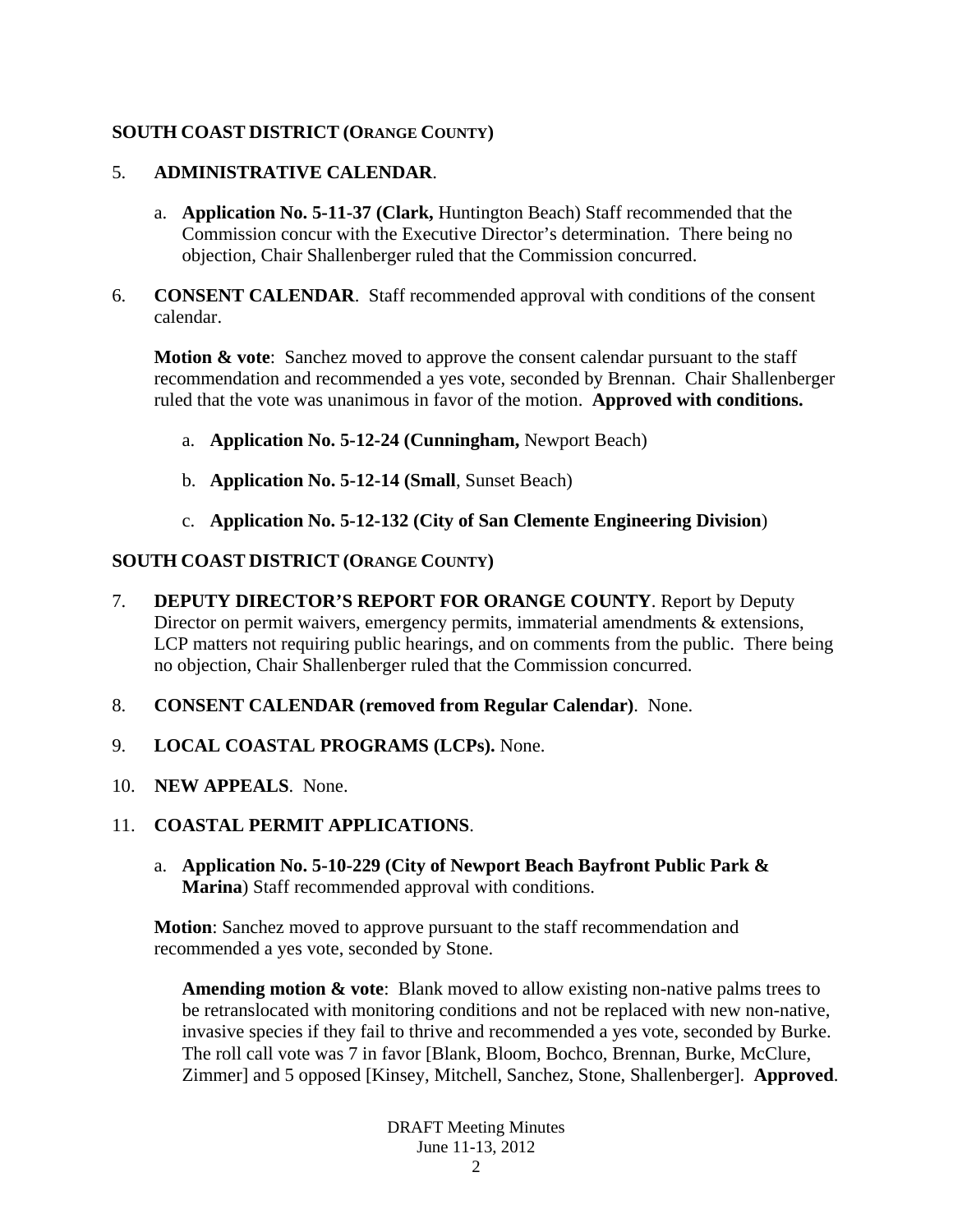**Amending motion & vote**: Kinsey moved to exempt the height limitation in the Shoreline Height Limitation Zone to allow for a 71 foot tower with tsunami warning signal and recommended a yes vote, seconded by Burke. The roll call vote was 6 in favor [Bloom, Brennan, Burke, Kinsey, McClure, Mitchell] and 6 opposed [Blank, Bochco, Sanchez, Stone, Zimmer, Shallenberger]. **Motion failed**.

**Vote on main motion**: Chair Shallenberger ruled that the vote was unanimous in favor of the motion. **Approved with conditions as amended**.

**LUNCH RECESS**. The Commission recessed for lunch at 12:35 p.m. and returned at 1:15 p.m.

b. **Application No. 5-11-68 (Shea Homes,** Huntington Beach) Staff recommended approval with conditions.

**Motion**: Mitchell moved to approve pursuant to the staff recommendation and recommended a yes vote, seconded by Bochco.

**Motion & vote**: Zimmer moved to continue and recommended a yes vote, seconded by Bloom. Chair Shallenberger ruled that the vote was unanimous in favor of the motion. **Continued**.

- c. **Application No. 5-11-302 (City of Newport Beach Public Park (Sunset Ridge)**. [**POSTPONED**]
- d. **Application No**. **5-12-121 (Laguna Isla Vista, LP, Laguna Beach Luxury Hotel LLC & Driftwood Properties LLC**, Laguna Beach)

**Motion & vote:** Sanchez moved to approve pursuant to the staff recommendation and recommended a yes vote, seconded by Zimmer. Chair Shallenberger ruled that the vote was unanimous in favor of the motion. **Approved with conditions**.

# **STATEWIDE**

- 12. **APPROVAL OF MINUTES**. The minutes of May 9-10, 2012 were approved. **Motion & vote**: Brennan moved to approve the minutes and recommended a yes vote, seconded by Bochco. Chair Shallenberger ruled that the vote was unanimous with 2 abstentions [Stone, Sanchez]. **Approved as written**.
- 13. **COMMISSIONERS' REPORTS**. Informational only.
- 14. **CONSERVANCY REPORT**. None.
- 15. **SANTA MONICA MOUNTAINS CONSERVANCY REPORT**. Informational only.
- 16. **DEPUTY ATTORNEY GENERAL'S REPORT**. Informational only.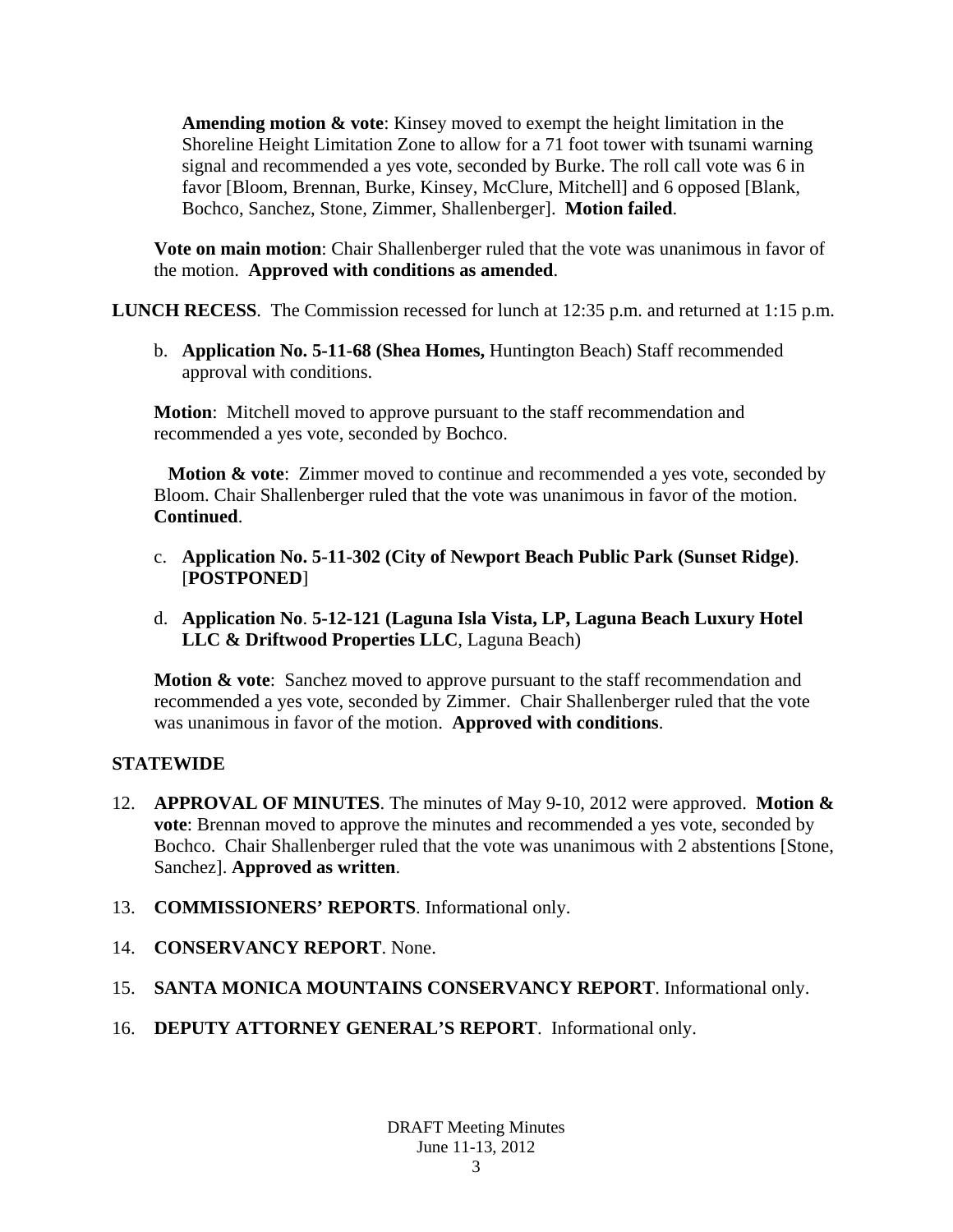- 17. **EXECUTIVE DIRECTOR'S REPORT** including reports and possible Commission action on legislation and water quality.
	- a. **Legislation.** Legislative report and possible Commission action. Staff recommended opposition to SB 162.

**Motion & vote:** Kinsey moved to oppose SB 162 and recommended a yes vote, seconded by Mitchell. Chair Shallenberger ruled that the vote was unanimous in favor of the motion. **Opposed**.

b. **Property Information Service Contract.** Staff recommended authorization of the contract.

**Motion & vote**: Brennan moved to authorize the contract and recommended a yes vote, seconded by Sanchez. Chair Shallenberger ruled that the vote was unanimous in favor of the motion. **Approved**.

- c. **Filing Fees Increase.** Schedule of filing fees will be adjusted for inflation effective July 1, 2012. For informational purposes only. No Commission action necessary. (CL/SH-SF)
- d. **2013 Schedule of Meeting Dates and Locations**. No action taken.

The Commission recessed for the day and departed for a field trip to the Bolsa Chica Ecological Reserve at 6:00 p.m.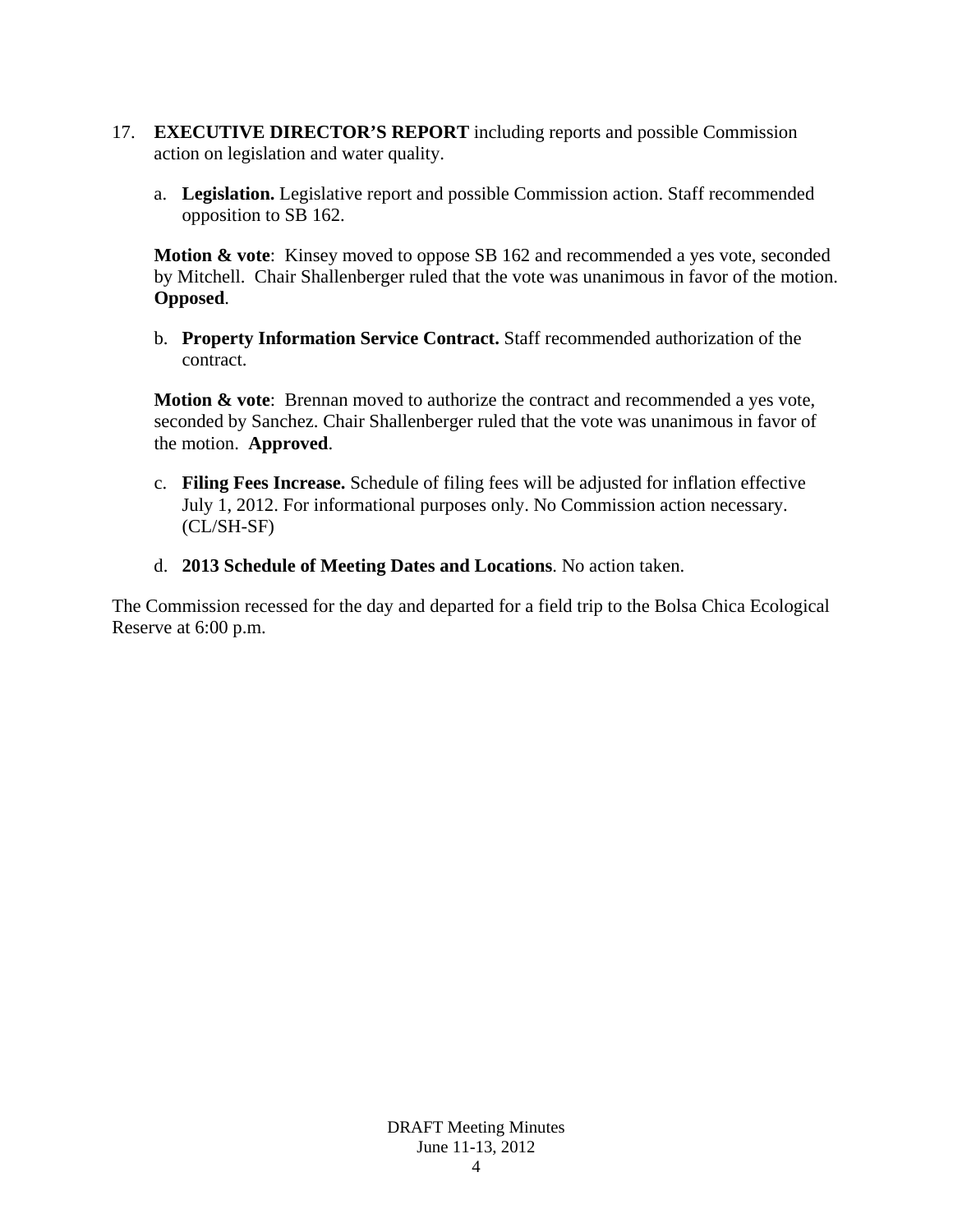## **THURSDAY, JUNE 14, 2012 (pages 5-9)**

- 1. **CALL TO ORDER**. The meeting of the California Coastal Commission was called to order at 9:00 a.m. by Chair Shallenberger.
- 2. **ROLL CALL**. Present: Chair Shallenberger, Vice Chair Stone, Blank, Bochco, Brennan, Burke, Kinsey, Zimmer. Non-voting: Norvell. Bloom arrived at 9:03 a.m.; McClure arrived at 9:07 a.m.; Sanchez arrived at 9:12 a.m.; Mitchell arrived at 9:40 a.m.

## 3. **AGENDA CHANGES.**

4. **GENERAL PUBLIC COMMENT**. Members of the public addressed the Commission on various issues affecting the coast.

## **SOUTH COAST DISTRICT (LOS ANGELES COUNTY)**

- 5. **ADMINISTRATIVE CALENDAR**. Staff recommended that the Commission concur with the Executive Director's determination. There being no objection, Chair Shallenberger ruled that the Commission concurred.
	- a. **Application No. 5-12-107 (Thompson,** Long Beach)
- 6. **CONSENT CALENDAR**. Staff recommended approval with conditions.

**Motion & vote:** Sanchez moved to approve the consent calendar pursuant to the staff recommendation and recommended a yes vote, seconded by Kinsey. Chair Shallenberger ruled that the vote was unanimous in favor of the motion. **Approved with conditions**.

## a. **Application No. 5-12-101 (Martin,** Santa Monica)

## **SAN DIEGO DISTRICT**

7. **CONSENT CALENDAR**. Staff recommended approval with conditions.

**Motion & vote:** Sanchez moved to approve the consent calendar pursuant to the staff recommendation and recommended a yes vote, seconded by Brennan. Chair Shallenberger ruled that the vote was unanimous in favor of the motion. **Approved with conditions**.

- a. **Application No. 6-12-14 (San Diego County Regional Airport Authority,** San Diego)
- b**. Application No. 6-12-20 (City of Carlsbad Storm Drain Repair**)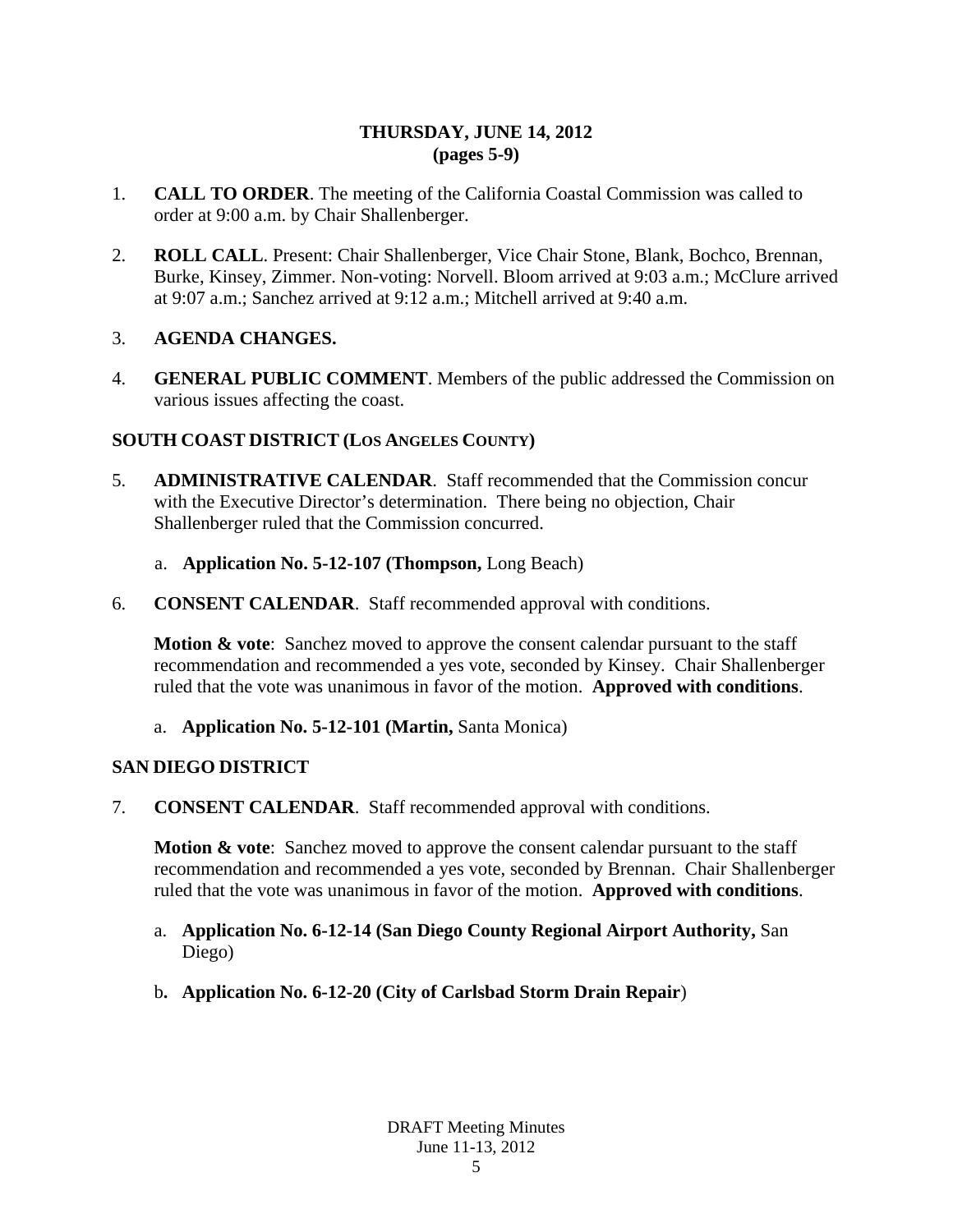# **SOUTH COAST DISTRICT (LOS ANGELES COUNTY)**

- 8. **DEPUTY DIRECTOR'S REPORT FOR LOS ANGELES COUNTY**. Deputy Director Timm reported on permit waivers, emergency permits, immaterial amendments & extensions, LCP matters not requiring public hearings, and on comments from the public. There being no objection, Chair Shallenberger ruled concurrence.
- 9. **CONSENT CALENDAR (removed from Regular Calendar)**. None.
- 10. **LOCAL COASTAL PROGRAMS (LCPs)** None.
- 11. **NEW APPEALS**. None.
- 12. **COASTAL PERMIT APPLICATIONS**. None.
- 13. **PERMIT AMENDMENTS**.
	- a. **Permit No. 5-91-286-A9 (City of Los Angeles, Department of Recreation and Parks**) [**POSTPONED**]

# **ENERGY, OCEAN RESOURCES AND FEDERAL CONSISTENCY**

- 14. **ENERGY, OCEAN RESOURCES and FEDERAL CONSISTENCY**. Deputy Director Dettmer reported on permit waivers, emergency permits, immaterial amendments  $\&$ extensions, negative determinations, matters not requiring public hearings, and status report on offshore oil & gas exploration & development. There being no objection, Chair Shallenberger ruled concurrence.
- 15. **CONSENT CALENDAR (removed from Regular Calendar)**. None.

## 16. **COASTAL PERMIT APPLICATIONS**.

a. **Application No. E-11-027 (Dynegy South Bay, LLC,** Chula Vista) Staff recommended approval with conditions.

**Motion & vote:** Sanchez moved to approve pursuant to the staff recommendation and recommended a yes vote, seconded by Brennan. Chair Shallenberger ruled that the vote was unanimous in favor of the motion. **Approved with conditions**.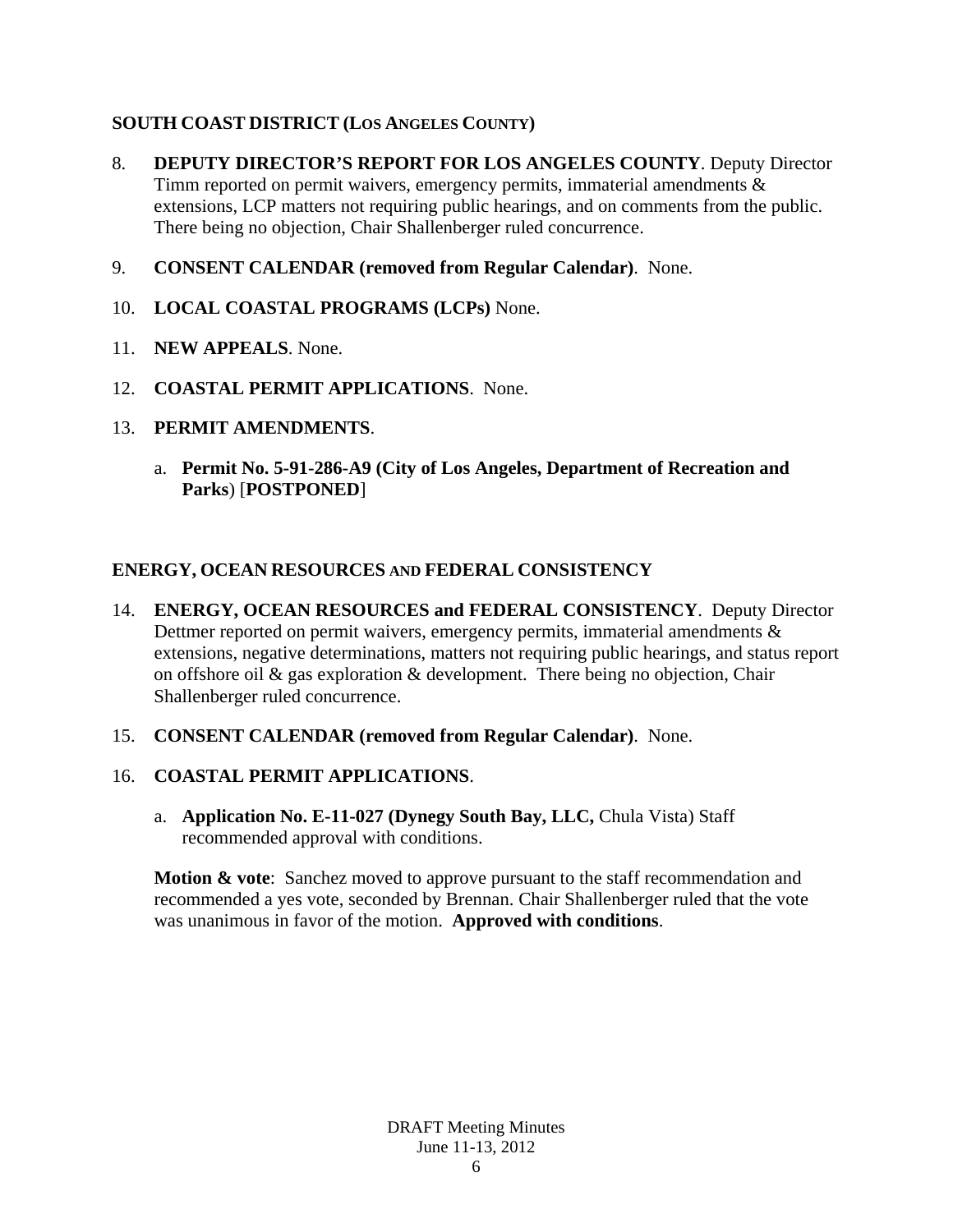## 17. **FEDERAL CONSISTENCY.**

a. **CD-024-12 (Bureau of Indian Affairs,** Del Norte Co.) Staff recommended concurrence on the Consistency Determination.

**Motion & vote:** McClure moved to concur that the project is consistent and recommended a yes vote, seconded by Bochco. Chair Shallenberger ruled that the vote was unanimous in favor of the motion. **Approved**.

b. **CD-019-12 (U.S. Fish and Wildlife Service,** So. California) Staff recommended concurrence on the Consistency Determination. At the hearing, the Commission included a monitoring program on the effect of its action on the fishing industry.

**Motion & vote:** In its deliberations the Commission encouraged the Fish and Wildlife Service to continue to monitor the effects of any future expanded sea otter range populations on commercial and recreational fishing in the southern California Bight. Stone moved to concur with staff recommendation that the project is consistent and recommended a yes vote, seconded by Bochco. Chair Shallenberger ruled that the vote was unanimous in favor of the motion. **Approved.** 

**LUNCH RECESS.** The Commission recessed for lunch at 11:45 p.m. and returned at 12:45 p.m.

# **SAN DIEGO COAST DISTRICT**

- 18. **DEPUTY DIRECTOR'S REPORT**. Deputy Director Sarb reported on permit waivers, emergency permits, immaterial amendments & extensions, LCP matters not requiring public hearings, and on comments from the public. There being no objection, Chair Shallenberger ruled that the Commission concurred.
- 19. **CONSENT CALENDAR (removed from Regular Calendar)**. Staff moved one item [22b] to the expanded consent calendar and recommended approval with conditions.

**Motion & vote**: Sanchez moved to approve pursuant to the staff recommendation and recommended a yes vote, seconded by Brennan. Chair Shallenberger ruled that the vote was unanimous in favor of the motion. **Approved with conditions**.

## 20. **LOCAL COASTAL PROGRAMS (LCPs)** None**.**

a. **Carlsbad LCP Amendment No. 2-12A (Housing Element Program 2.1-Min. Densities), B (Housing Element Program 2.1-Mixed Use) and C (Land Use Decision Making) Time Extension.** Staff recommended approval of the time extension.

**Motion & vote**: Sanchez moved to grant the time extension and recommended a yes vote, seconded by Brennan. Chair Shallenberger ruled that the vote was unanimous in favor of the motion. **Approved**.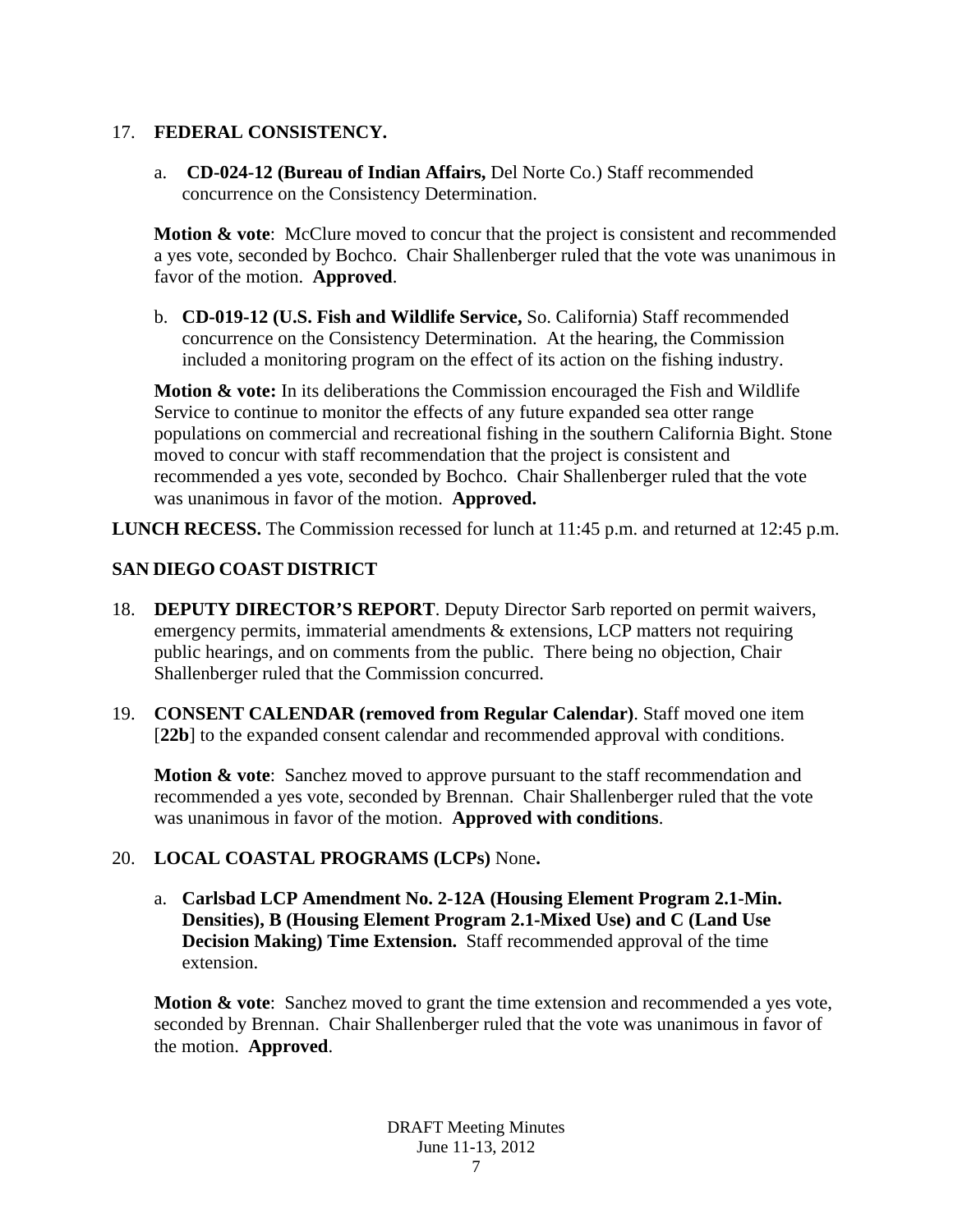b. **San Diego LCP Amendment No. 1-12 (Urban Agriculture) Time Extension**. Staff recommended approval of the time extension.

**Motion & vote**: Sanchez moved to grant the time extension and recommended a yes vote, seconded by Bochco. Chair Shallenberger ruled that the vote was unanimous in favor of the motion. **Approved**.

21. **NEW APPEALS**. None.

## 22. **COASTAL PERMIT APPLICATIONS**.

- a. **Application No. 6-11-66 (22nd District Agricultural Association**, Del Mar) [**WITHDRAWN**]
- b. **Application No. 6-11-93 (California Department of Transportation**, San Diego) Moved by staff to the expanded consent calendar. **Approved with conditions**.

#### 23. **PERMIT AMENDMENTS**.

a. **Permit No. 6-90-290-A2 (Tully**, Solana Beach) [**POSTPONED**]

#### 24. **REVISED FINDINGS.**

a. **Solana Beach LCP (Land Use Plan)**. Staff recommended approval of the revised findings.

**Motion & vote**: Sanchez moved to adopt the revised findings and recommended a yes vote, seconded by Zimmer. The vote of the prevailing side was 10 in favor [Blank, Bochco, Brennan, Burke, Kinsey, McClure, Mitchell, Sanchez, Stone, Zimmer] and none opposed. **Approved**.

#### **ENFORCEMENT**

#### 25. **ENFORCEMENT REPORT**.

a. The Enforcement Report included a presentation by Dr. Karen Martin of her award winning documentary, "Surf, Sand, and Silversides: the California Grunion". Informational only.

## **SOUTH CENTRAL COAST DISTRICT**

26. **DEPUTY DIRECTOR'S REPORT**. District Manager Hudson reported on permit waivers, emergency permits, immaterial amendments & extensions, LCP matters not requiring public hearings, and on comments from the public. There being no objection, Chair Shallenberger ruled that the Commission concurred.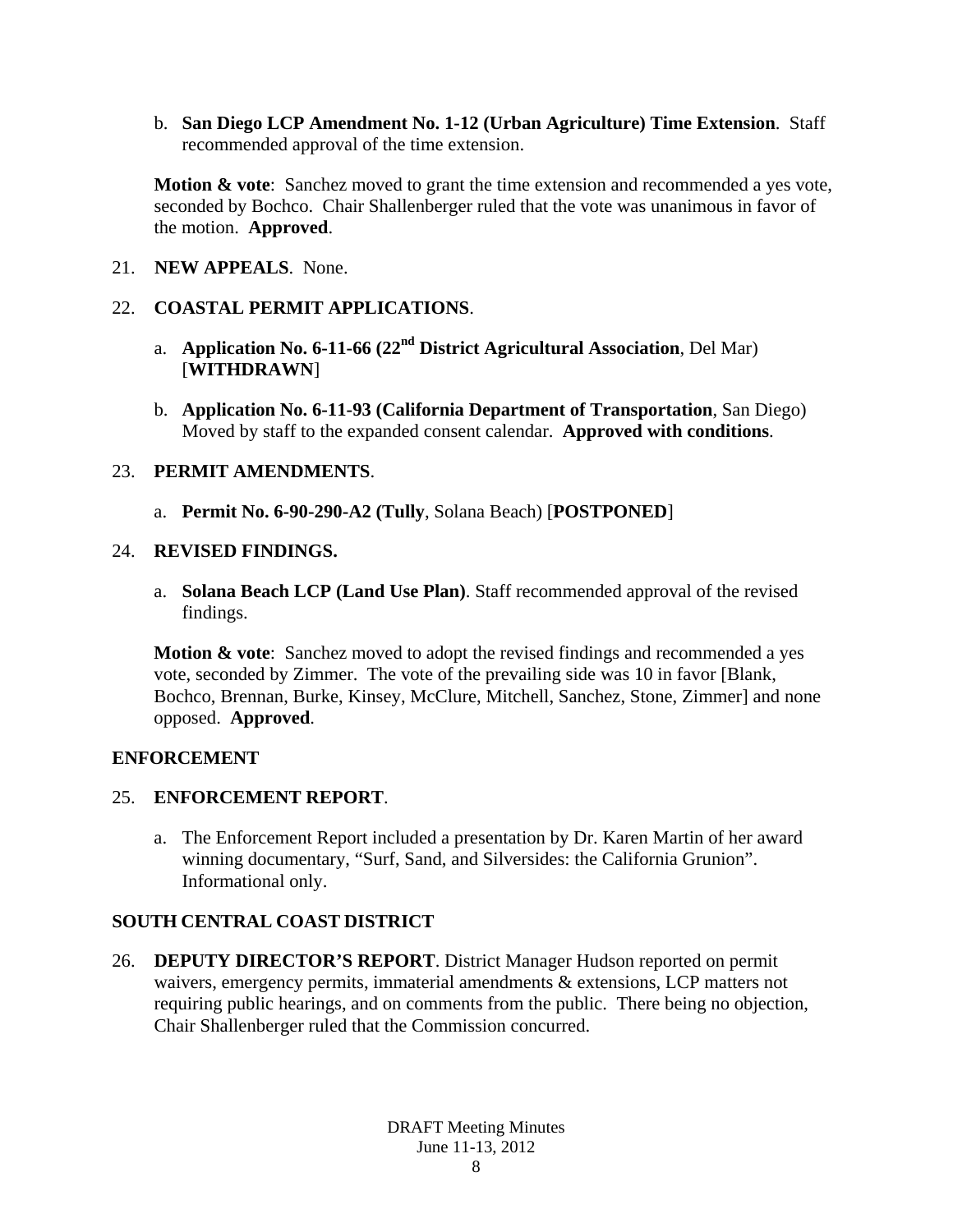#### 27. **CONSENT CALENDAR (removed from Regular Calendar)**. None.

#### 28. **LOCAL COASTAL PROGRAMS (LCPs)**

a. **City of Port Hueneme LCP Amendment No. MAJ-1-12 (Time Extension).** Staff recommended approval of the time extension.

**Motion & vote:** Brennan moved to grant the time extension and recommended a yes vote, seconded by Kinsey. Chair Shallenberger ruled that the vote was unanimous in favor of the motion. **Approved.**

b. **County of Santa Barbara LCP Amendment No. MAJ-3-11-A (Time Extension).** Staff recommended approval of the time extension.

**Motion & vote:** Brennan moved to grant the time extension and recommended a yes vote, seconded by Kinsey. Chair Shallenberger ruled that the vote was unanimous in favor of the motion. **Approved.**

c. **County of Santa Barbara LCP Amendment No. MAJ-3-11-B (Time Extension).**  Staff recommended approval of the time extension.

**Motion & vote:** Brennan moved to grant the time extension and recommended a yes vote, seconded by Zimmer. Chair Shallenberger ruled that the vote was unanimous in favor of the motion. **Approved.**

d. **County of Ventura LCP Amendment No. MAJ-1-12.** Staff recommended approval of the Implementation Plan as submitted.

**Motion & vote:** Brennan moved to reject the Implementation Plan as submitted and recommended a no vote, seconded by Bloom. Chair Shallenberger ruled that the vote was unanimous in opposition to the motion. **Approved as submitted**.

#### 29. **NEW APPEALS**. None.

#### 30. **COASTAL PERMIT APPLICATIONS**.

a. **Application No. 4-11-051 (Jantzen,** Los Angeles Co.) Staff recommended approval with conditions.

**Motion & vote**: Bloom moved to approve pursuant to the staff recommendation and recommended a yes vote, seconded by Burke. Chair Shallenberger ruled that the vote was unanimous in favor of the motion. **Approved with conditions**.

The Commission recessed for the day and went into closed session at 2:25 p.m.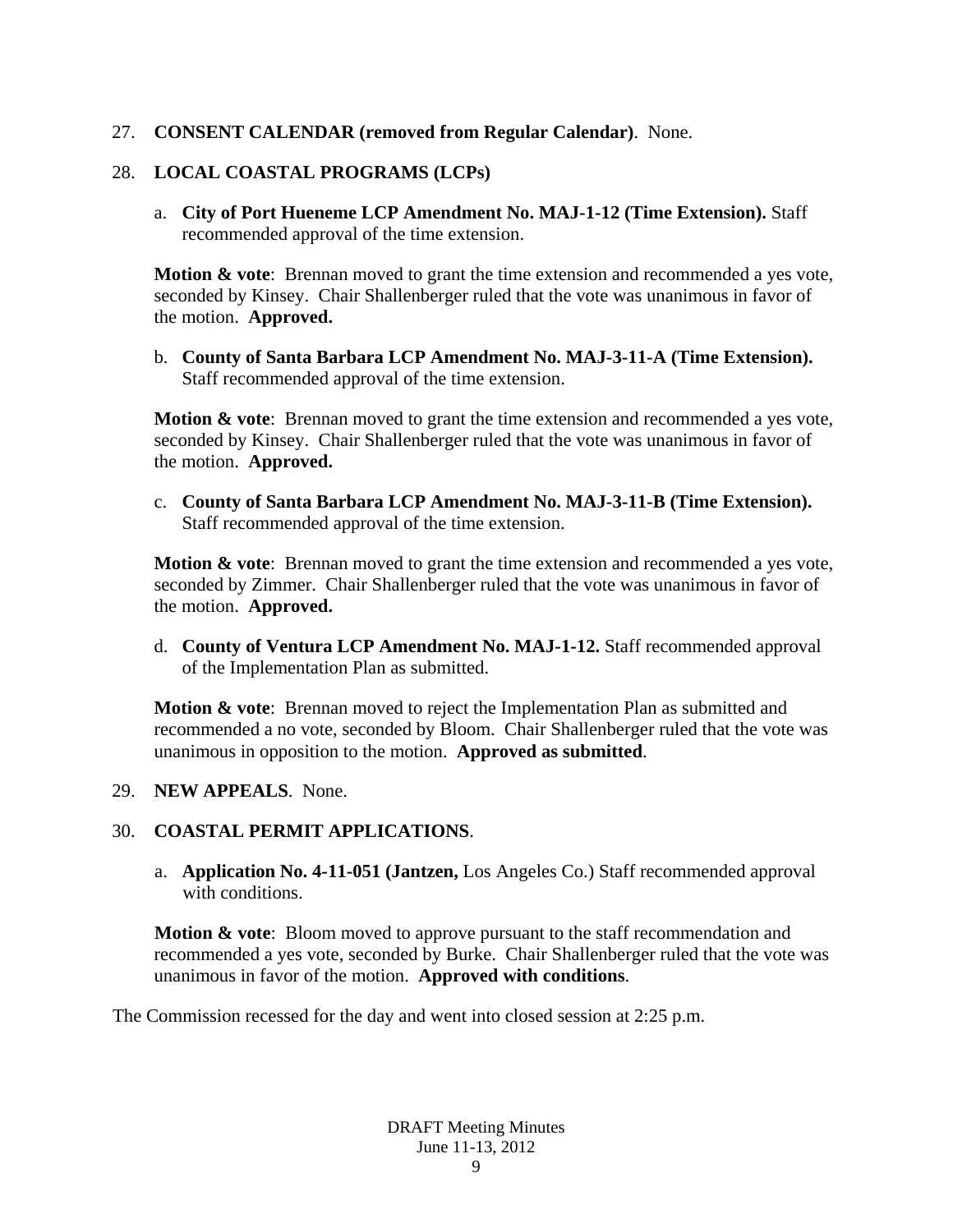## **FRIDAY, JUNE 15, 2012 (pages 10-13)**

- 1. **CALL TO ORDER**. The meeting of the California Coastal Commission was called to order at 9:00 a.m. by Chair Shallenberger.
- 2. **ROLL CALL**. Present: Chair Shallenberger, Vice Chair Stone, Blank, Bochco, Brennan, Burke, McClure, Mitchell, Zimmer. Non-voting: Norvell. Bloom arrived at 9:03 a.m.; Sanchez arrived at 9:06 a.m.; Kinsey arrived at 9:14 a.m.

#### 3. **AGENDA CHANGES.**

4. **GENERAL PUBLIC COMMENT**. Members of the public addressed the Commission on various issues affecting the coast.

## **REPORT OF CLOSED SESSION**. [Trailed from Thursday]

**City of Malibu v. CCC (Santa Monica Mountains Conservancy et al., RPI)** - The Commission heard litigation information and advice and gave direction.

**Ramirez Canyon Preservation Fund v. CCC (Santa Monica Mountains Conservancy et al., RPI)** - The Commission heard litigation information and advice and gave direction.

**Monterey County LCP Amendment No. 1-07** - The Commission gave direction based on litigation information.

#### **NORTH COAST DISTRICT**

- 5. **DEPUTY DIRECTOR'S REPORT**. Deputy Director Dettmer reported on permit waivers, emergency permits, immaterial amendments & extensions, LCP matters not requiring public hearings, and on comments from the public. There being no objection, Chair Shallenberger ruled that the Commission concurred.
- 6. **CONSENT CALENDAR (removed from Regular Calendar)**. Staff moved one item [**9b**] to the expanded consent calendar and recommended approval with conditions.

**Motion & vote:** Stone moved to approve pursuant to the staff recommendation and recommended a yes vote, seconded McClure. Chair Shallenberger ruled that the vote was unanimous in favor of the motion. **Approved with conditions**.

- 7. **LOCAL COASTAL PROGRAMS (LCPs)**. None.
- 8. **NEW APPEALS**. None.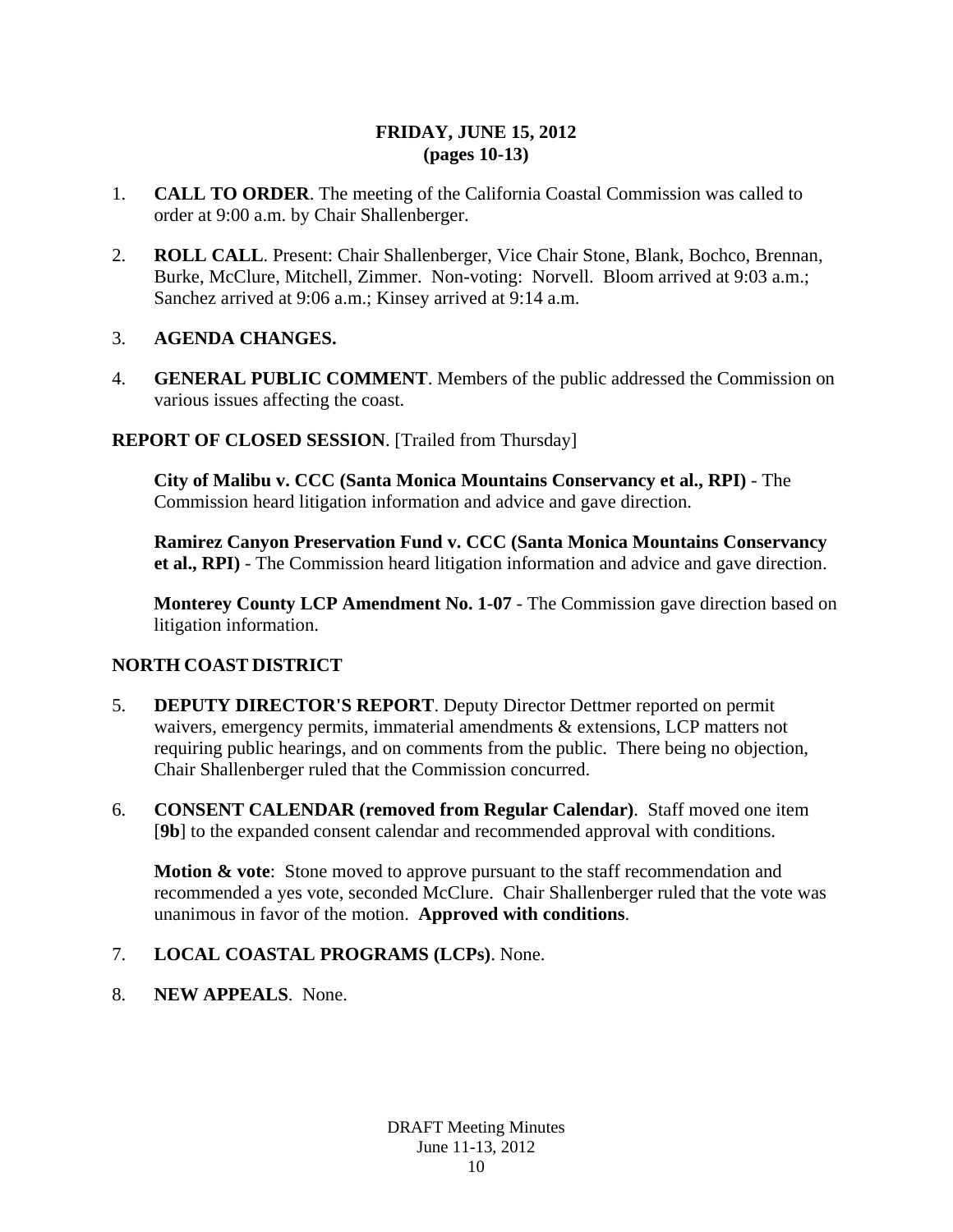## 9. **COASTAL PERMIT APPLICATIONS**.

- a. **Application No. 1-11-48 (California Department of Fish & Game (DFG),** Humboldt Co.) [**POSTPONED**]
- b. **Application No. 1-12-10 (Kinori & Lobovits,** Humboldt Co.) Moved by staff to the expanded consent calendar. **Approved with conditions.**

# **CENTRAL COAST DISTRICT**

- 10. **DEPUTY DIRECTOR'S REPORT**. Deputy Director Carl reported on permit waivers, emergency permits, immaterial amendments & extensions, LCP matters not requiring public hearings, and on comments from the public. There being no objection, Chair Shallenberger ruled that the Commission concurred.
	- a. **Santa Cruz County SCO-1-11 Part 1 (Minor Exceptions and Garage Standards). Certification Review.** Staff recommended that the Commission concur with the Executive Director's determine.

**Motion & vote**: Sanchez moved to concur and recommended a yes vote, seconded by Bochco. Chair Shallenberger ruled that the vote was unanimous in favor of the motion. **Approved.**

b. **Santa Cruz County SCO-1-11 Part 4 (Fences and Walls). Certification Review.** Staff recommended that the Commission concur with the Executive Director's determine.

**Motion & vote**: Stone moved to concur and recommended a yes vote, seconded by Kinsey. Chair Shallenberger ruled that the vote was unanimous in favor of the motion. **Approved.**

c. **Monterey County LCP Amendment No. MCO-1-12 Part 1 (Del Monte Forest LCP Update and Pebble Beach Company Concept Plan). Certification Review.** Staff recommended that the Commission concur with the Executive Director's determination.

**Motion & vote**: Brennan moved to concur and recommended a yes vote, seconded by Kinsey. Chair Shallenberger ruled that the vote was unanimous in favor of the motion. **Approved.**

11. **CONSENT CALENDAR (removed from Regular Calendar)**. None.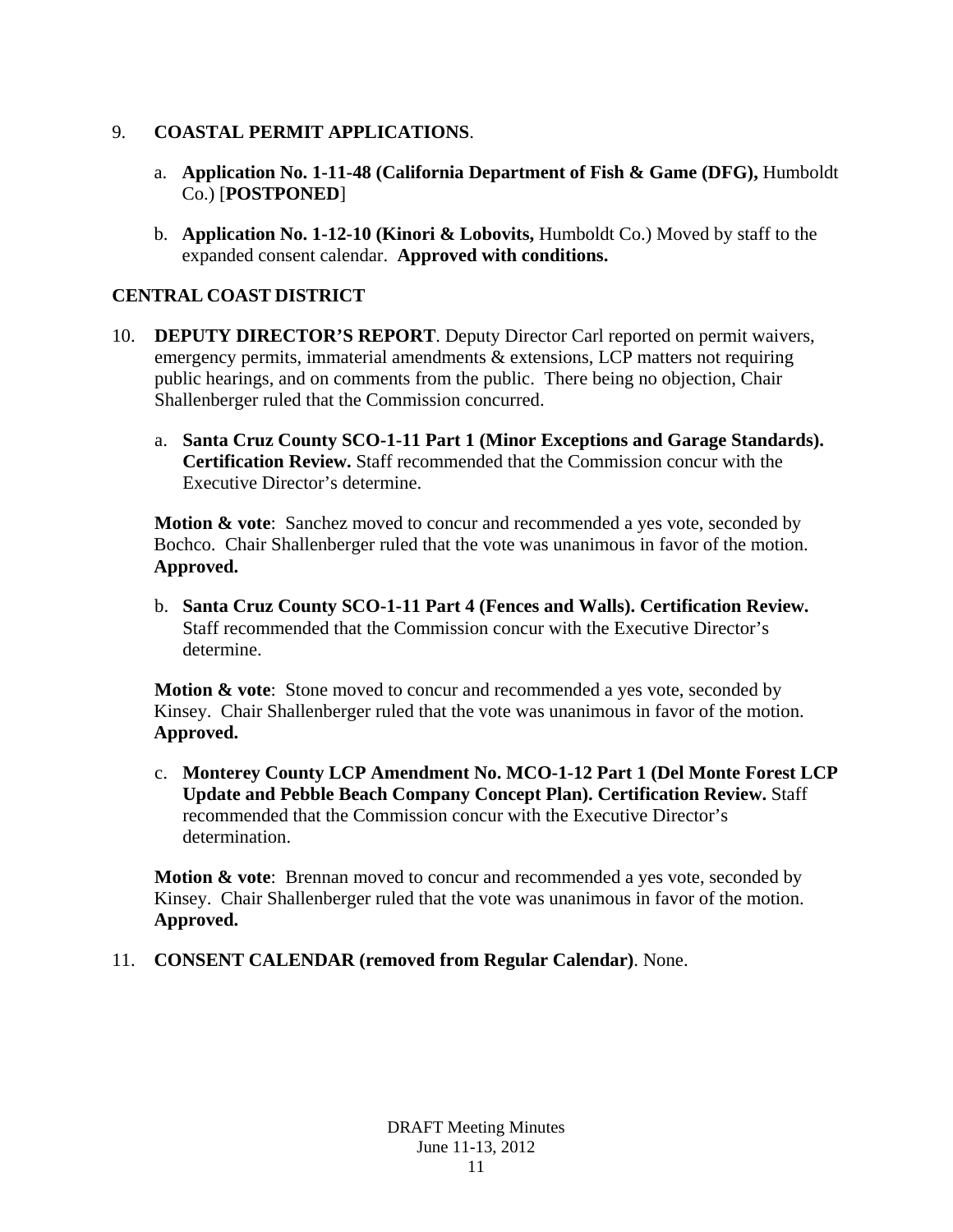# 12. **LOCAL COASTAL PROGRAMS (LCPs)**

a. **City of Seaside LCP Amendment No. SEA-1-11 (Seaside LCP). Time Extension.**  Staff recommended approval of the one-year time extension.

**Motion**: Stone moved to grant the one-year time extension and recommended a yes vote, seconded by Sanchez.

**Amending motion & vote**: Blank moved to grant a 6 month extension and recommended a yes vote, seconded by McClure. The roll call vote was 5 in favor [Blank, Brennan, Kinsey, McClure, Mitchell] and 7 opposed [Bloom, Bochco, Burke, Sanchez, Stone, Zimmer, Shallenberger]. **Motion failed**.

**Vote on the main motion:** The roll call vote was 9 in favor [Bloom, Bochco, Burke, Kinsey, McClure, Sanchez, Stone, Zimmer, Shallenberger] and 3 opposed [Blank, Brennan, Mitchell]. **Approved.** 

b. **City of Grover Beach LCP Amendment No. GRB-MAJ-1-12 (Grover Beach Lodge and Public Works Update). Time Extension.** Staff recommended approval of the time extension.

**Motion & vote**: Sanchez moved to grant the time extension and recommended a yes vote, seconded by Zimmer. Chair Shallenberger ruled that the vote was unanimous in favor of the motion. **Approved**.

c. **City of Carmel by the Sea LCP Amendment No. CML-2-12 (Commercial Design Guidelines)**. Staff recommended that the Commission concur with the Executive Director's determination. There being no objection, Chair Shallenberger ruled that the Commission concurred.

#### 13. **NEW APPEALS**. None.

14. **COASTAL PERMIT APPLICATIONS**. None.

## 15. **REVOCATIONS**.

a. **Application No. R-A-3-SLO-09-055/069 (San Luis Obispo County Public Works Department, Los Osos**) Staff recommended denial of the revocation request.

**Motion & vote**: Stone moved to grant the revocation and recommended a no vote, seconded by Kinsey. Chair Shallenberger ruled that the vote was unanimous in opposition to the motion. **Revocation denied**.